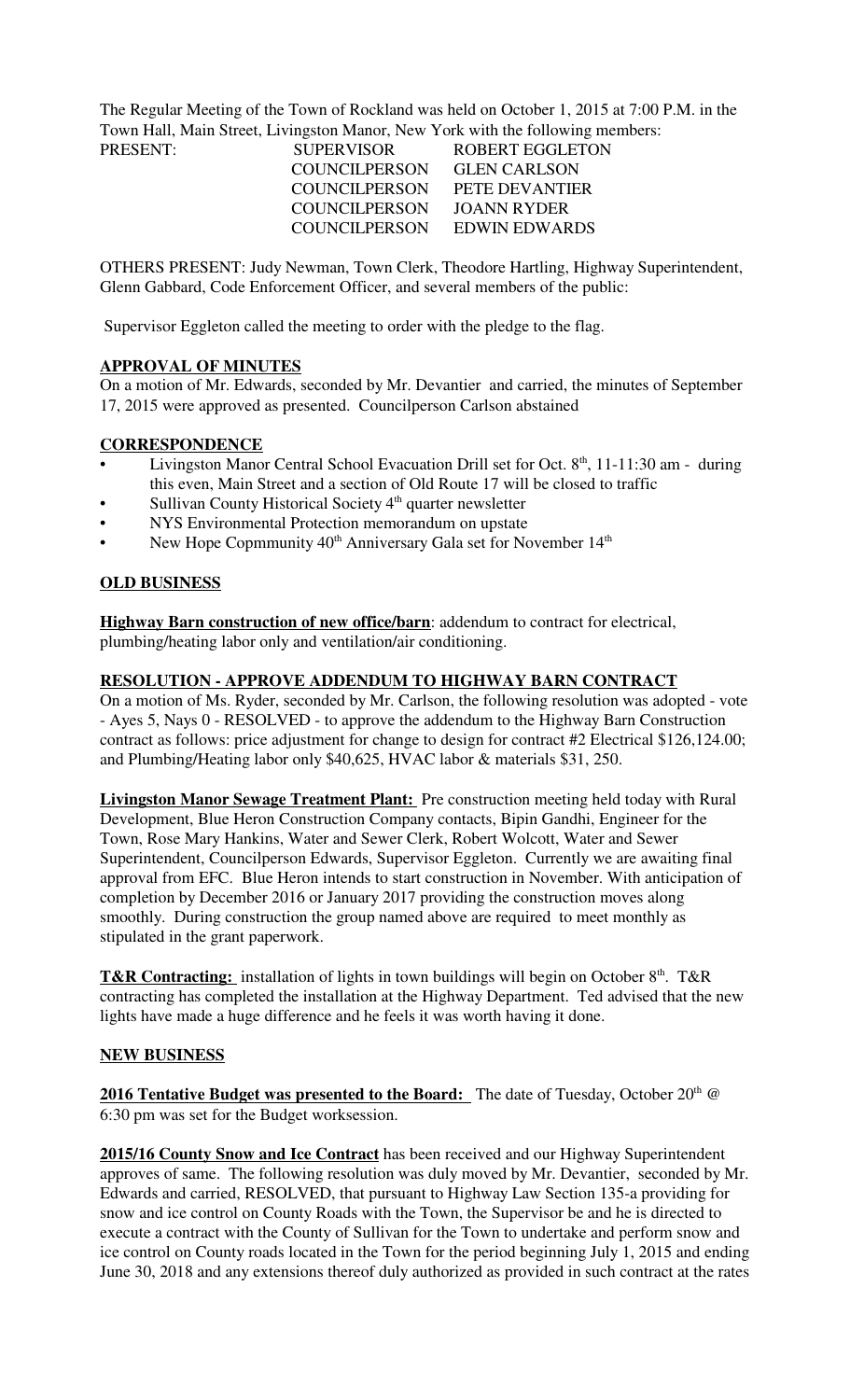# *REGULAR MEETING, TOWN OF ROCKLAND, OCTOBER 1, 2015*

therein provided or hereafter approved. 5 AYES - Carried

## **At 7:15 PM THE PUBLIC HEARING FOR LOCAL LAW #2-2015**

Supervisor Eggleton called the public hearing to order for Local Law #2 for 2015 entitled "to override the tax levy limit established by General Municipal Law Section 3-C. Sheila Shultz, a Livingston Manor resident inquired about the proposed increase. There being no further public comment. The hearing was closed.

## **Resolution - Adopt Local Law #2 for 2015**

On a motion of Mr. Devantier, seconded by Mr. Carlson, to adopt Local Law #2 for 2015. VOTE - AYES 5, NAYS 0 Copy of the law as follows:

## **1. Legislative Intent.**

It is the intent of this local law to override the limit on the amount of real property taxes that may be levied by the Town of Rockland, County of Sullivan, pursuant to General Municipal Law §3-c, and to allow the Town of Rockland, County of Sullivan, to adopt a town budget for (a) town purposes, (b) fire protection districts and (c) any other special improvement district governed by the Town Board for the fiscal year 2012 that requires a real property tax levy in excess of the "tax levy limit" as defined by General Municipal Law §3-c.

## **§2. Authority.**

 This local law is adopted pursuant to subdivision 5 of General Municipal Law §3 c, which expressly authorizes the Town Board to override the tax levy limit by the adoption of a local law approved by vote of sixty percent (60%) of the Town Board.

## **§4. Severability.**

If any clause, sentence, phrase, paragraph or any part of this local law shall for any reason be adjusted finally by a Court of competent jurisdiction to be invalid, such judgment shall not effect, impair or invalidate the remainder of this local law, but shall be confined in its operation and effect to the clause, sentence, phrase, paragraph or any part thereof, directly involved in the controversy or action in which such judgment shall have been rendered. It is hereby intended to be the legislative intent that the remainder of this local law would have been adopted had any such provisions not been included.

**§5. Effective date.** This local law shall take effect immediately upon filing in the office of the Secretary of State.

**Renew contract with accountants** the following resolution was duly moved by Mr. Carlson, seconded by Mr. Edwards and carried, RESOLVED to approve renewing the engagement letter/contract with Cooper and Arias, LLP CPA firm for the years ending 2016 for \$15,000, 2017 for \$15,250, 2018 and 2019 for \$15,500; FURTHER RESOLVED - there will be an additional fee of \$2,750 for any year in which a Federal Single Audit is required. 5 AYES Carried.

**ZBA upcoming meeting with Dollar General project** was addressed by Sheila Shultz, Chairperson for the ZBA. The meeting is set for October 5, @ 7:00 pm.

**Justice Court JCAP GRANT - The following resolution was duly moved by Mr. Carlson,** seconded by Mr. Devantier and carried, RESOLVED to authorize the Honorable Peter Feinberg to request up to the maximum amount available for the 2015-2016 JCAP Grant.

**Sewer/Water** Weekend schedule was presented.

**Town Clerk's** Monthly report was presented.

## **DEPARTMENT HEADS**

**Highway Superintendent** Ted Hartling reported on an issue with Sattler Road, Roscoe which needs to be resolved.

## **RESOLUTION - CORRECT SATTLER TOWN MAPS**

On a motion of Mr. Carlson, seconded by Mr. Edwards the following resolution was adopted: to authorize a correction to the existing Town maps for Sattler Road from 264 feet to 550 feet as its been maintained for over 30 years. 5 AYES Carried